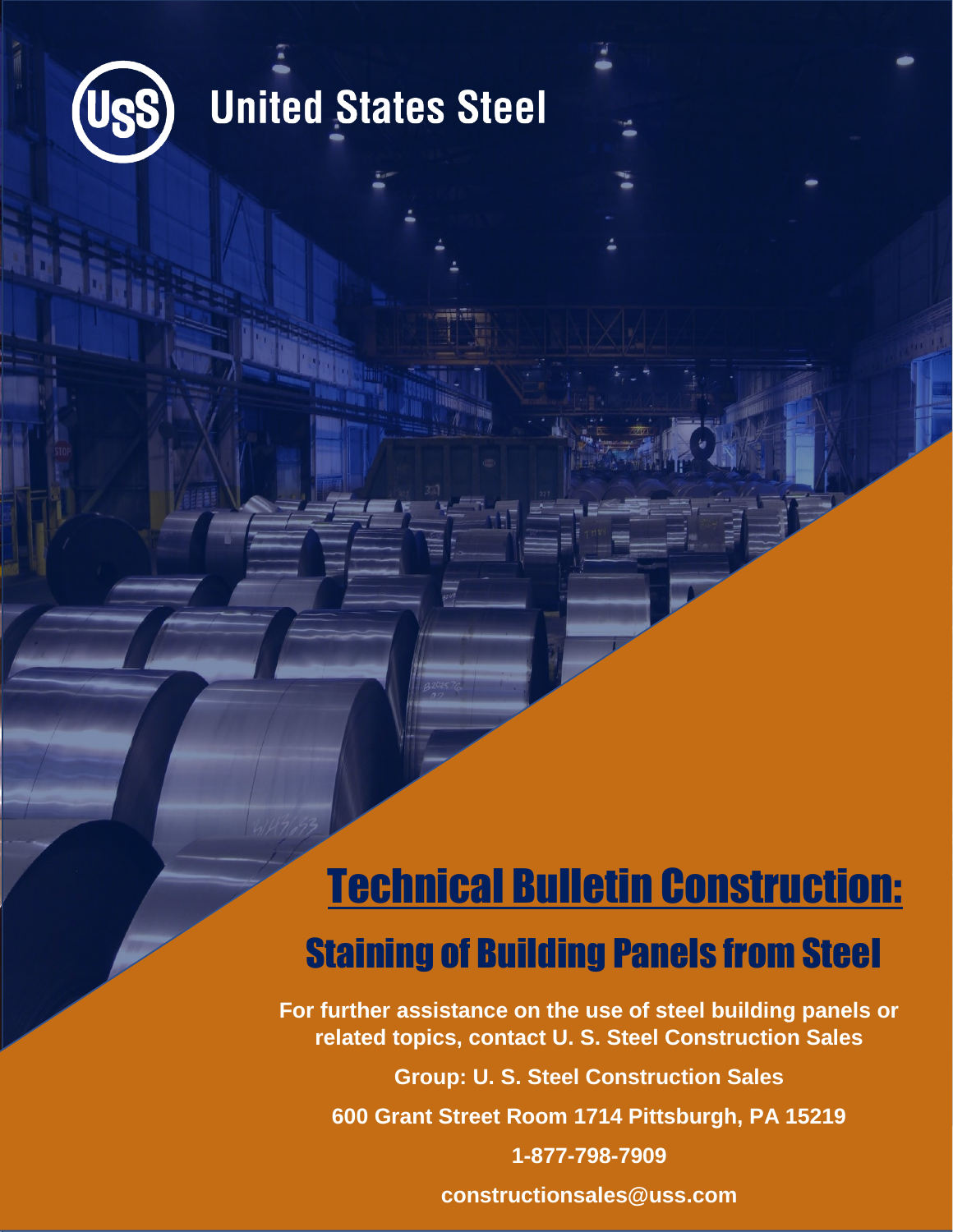Debris

The material in this paper is intended for general information only. Any use of this material in relation to any specific application should be based on independent examination and verification of its unrestricted availability for such use, and a determination of suitability for the application by professionally qualified personnel. No license under any United States Steel Corporation patents or other proprietary interest is implied by the publication of this paper. Those making use of or relying upon the material assume all risks and liability arising from such use or reliance.



For further assistance on the use of steel building panels or related topics, contact U. S. Steel Construction Sales Group:

> U. S. Steel Construction Sales 600 Grant Street Room 1714 Pittsburgh, PA 15219 1-877-798-7909 constuctionsales@uss.com



**United States Steel** 

#### **Background**

Steel debris, when allowed to remain on a building following its construction, will quickly rust, causing an unsightly stain that is difficult to remove. To the untrained eye, steel debris looks like premature corrosion. As a result of the appearance, the owner of the building may become understandably upset, believing the contractor used inferior materials that have little or no corrosion protection.

Steel debris includes iron fines left from cutting and/or drilling operations when using friction saws, abrasive discs, drills, etc. Additionally, weld splatter from welding operations may also contribute to steel debris. Steel debris may include other construction materials left on the roof, such as nails, screws, staples, nuts, rivet shanks, etc.

Prevention of steel debris staining is the responsibility of the installer. Materials suppliers will not accept claims for it. Stain prevention is much easier and less expensive than cleaning and repairing the stain caused by the steel debris. In severe cases, such staining can lead to replacement of the panels.

#### **What Does Steel Debris Stain Look Like?**

Fresh steel debris stains are small red-brown colored spots with a central dark spot (the remains of the steel particle). Steel corrosion eliminates fine steel debris within a couple of years on painted panels. The stain will remain long after the metallic iron has rusted away. The panel feels rough from loose or embedded particles. On bare panels, galvanic action protects the debris, possibly depleting the metallic coating in the immediate vicinity. An old steel debris stain will appear as a smoother surface with a localized red-brown stain in the area where the steel particle corroded away. Iron fines from drilling cause groups of stain spots around the hole. Cutting often causes a line of stain spots along the cut. Tracked particles cause randomly dispersed spots on the roof. Inadequate washing moves particles to the inside of the profile.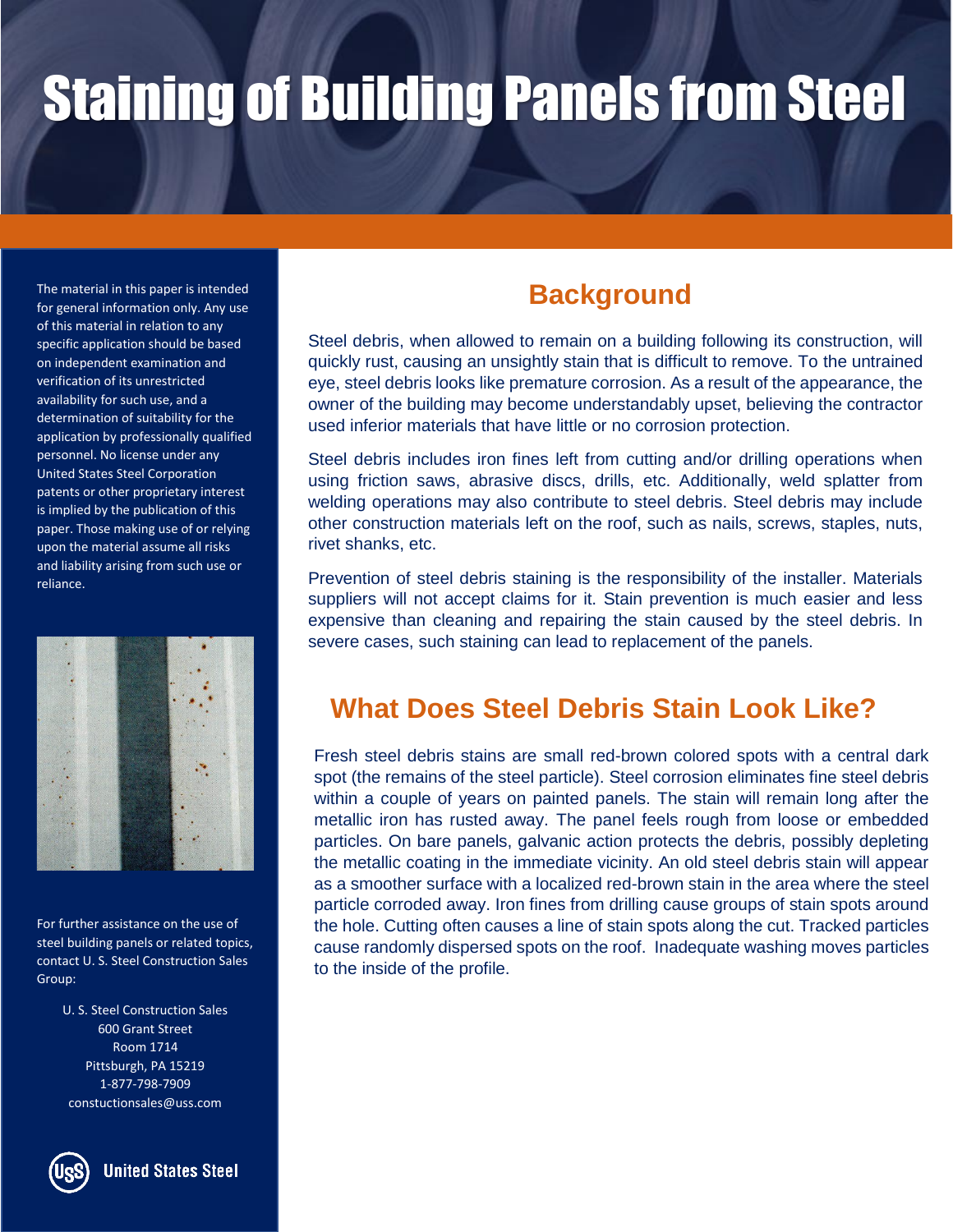Debris

of this material in relation to any specific application should be based on independent examination and verification of its unrestricted availability for such use, and a determination of suitability for the application by professionally qualified personnel. No license under any United States Steel Corporation patents or other proprietary interest is implied by the publication of this paper. Those making use of or relying upon the material assume all risks and liability arising from such use or reliance.

For further assistance on the use of steel building panels or related topics, contact U. S. Steel Construction Sales Group:

> U. S. Steel Construction Sales 600 Grant Street Room 1714 Pittsburgh, PA 15219 1-877-798-7909 constuctionsales@uss.com



**United States Steel** 

### The material in this paper is intended **Preventing Steel Debris Stain** for general information only. Any use

There are four steps to preventing steel debris staining. The best method is to not form the iron fines in the first place. When this is not possible, the exposed surface should be protected from debris generated during cutting, drilling or welding. Additionally, the panels need to be protected against tracking. Finally, all debris should be cleaned off the panels.

#### **Preventing Steel Debris Stain-Cutting**

Where possible, minimize cutting by using factory supplied cut-to-length sheets. The custom shears used by the factory to cut the profiles to length leave no debris on the sheet.

To prevent formation of steel fines, the best tools for on-site cutting are profile shears, hand shears, or electric nibblers. Because these methods form a smooth edge, they are the only acceptable cutting methods with respect to corrosion of exposed edges. Rechargeable or plug-in hand-held electric nibblers easily cut standard panels. Hand shears may not be suitable for longer cuts but may be useful when multiple layers of steel require cutting.

A power saw with a metal cutting steel blade is the next best way to cut sheets onsite. Power saws generate larger and cooler particles than abrasive discs. The particles are thus less likely to burn into a painted surface. If material needs to be cut near installed sheets, mask the area near the cut to keep the hot particles away from the completed work.

If on-site cutting is necessary, cutting on the ground keeps steel particles away from other panels. Facing the exterior color finish of the prepainted steel down prevents steel particles from landing on the exterior surface. Take care to ensure that hot steel particles do not come into contact with prepainted steel sheets and DO NOT cut above other coated products, where debris may fall onto other sheets.

#### **Preventing Steel Debris Stain-Welding**

Unlike fines from cutting and drilling, weld splatter is much more likely to burn through the paint to the metal surface. This is also likely to be a problem with bare metal. If possible, avoid welding on or near building panels. When welding is necessary, mask the surrounding area with scrap metal to prevent the splatter from hitting panel surfaces.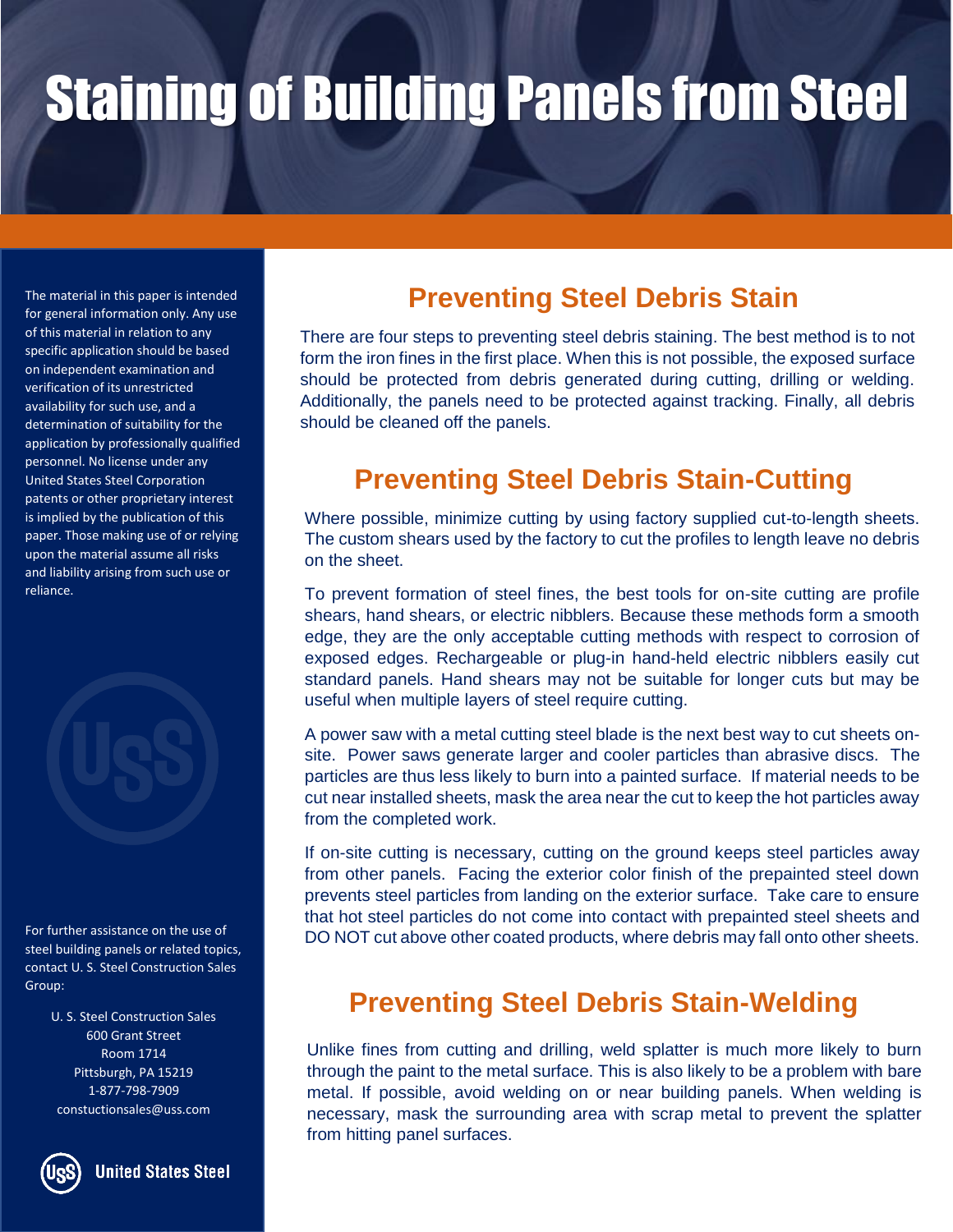Debris

The material in this paper is intended for general information only. Any use of this material in relation to any specific application should be based on independent examination and verification of its unrestricted availability for such use, and a determination of suitability for the application by professionally qualified personnel. No license under any United States Steel Corporation patents or other proprietary interest is implied by the publication of this paper. Those making use of or relying upon the material assume all risks and liability arising from such use or reliance.

For further assistance on the use of steel building panels or related topics, contact U. S. Steel Construction Sales Group:

> U. S. Steel Construction Sales 600 Grant Street Room 1714 Pittsburgh, PA 15219 1-877-798-7909 constuctionsales@uss.com

**United States Steel** 

#### **Preventing Steel Debris Stain – Fastener Holes**

The best method for making a fastener hole is to start it with a punch and then to use a self-tapping screw. To prevent bending the panel, make the hole using a backer. Punching holes will not leave fines but may create an inside burr. Using a punch works best on a wood frame.

There are circumstances when punching a hole is not practical. In these cases, drilling should be conducted on the ground in the manner described above for cutting. If drilling holes on the building is unavoidable, mask the area around the hole to shield the panel from hot metal.

Always use sharp drill bits to reduce the formation of steel fines. Dull bits form smaller, hotter steel particles that are more likely to melt into the paint. Sharper bits will often form easily removed spirals.

#### **Preventing Steel Debris – Clean-Up**

Sweep or hose the steel particles from the job as the job progresses to remove loose particles and particles not well embedded in the paint. Take great care to avoid any action that is likely to remove the paint or metal when attempting to detach embedded debris. Any damage to these coatings will lead to a reduced life of the material.

Clean the debris from the panel progressively or at least at the end of each day. When sweeping or hosing into a gutter, clean it out before leaving the job to prevent premature corrosion of the gutter. Upon completion, give the job a final wash. Manually remove larger pieces, such as nails and screws, not washed off as part of the final clean-up.

For critical applications or bare metal, inspect the job after two weeks. Rain or condensation will cause the remaining steel particles to rust, highlighting affected areas. On bare roofs, steel particles not removed can become a serious corrosion problem.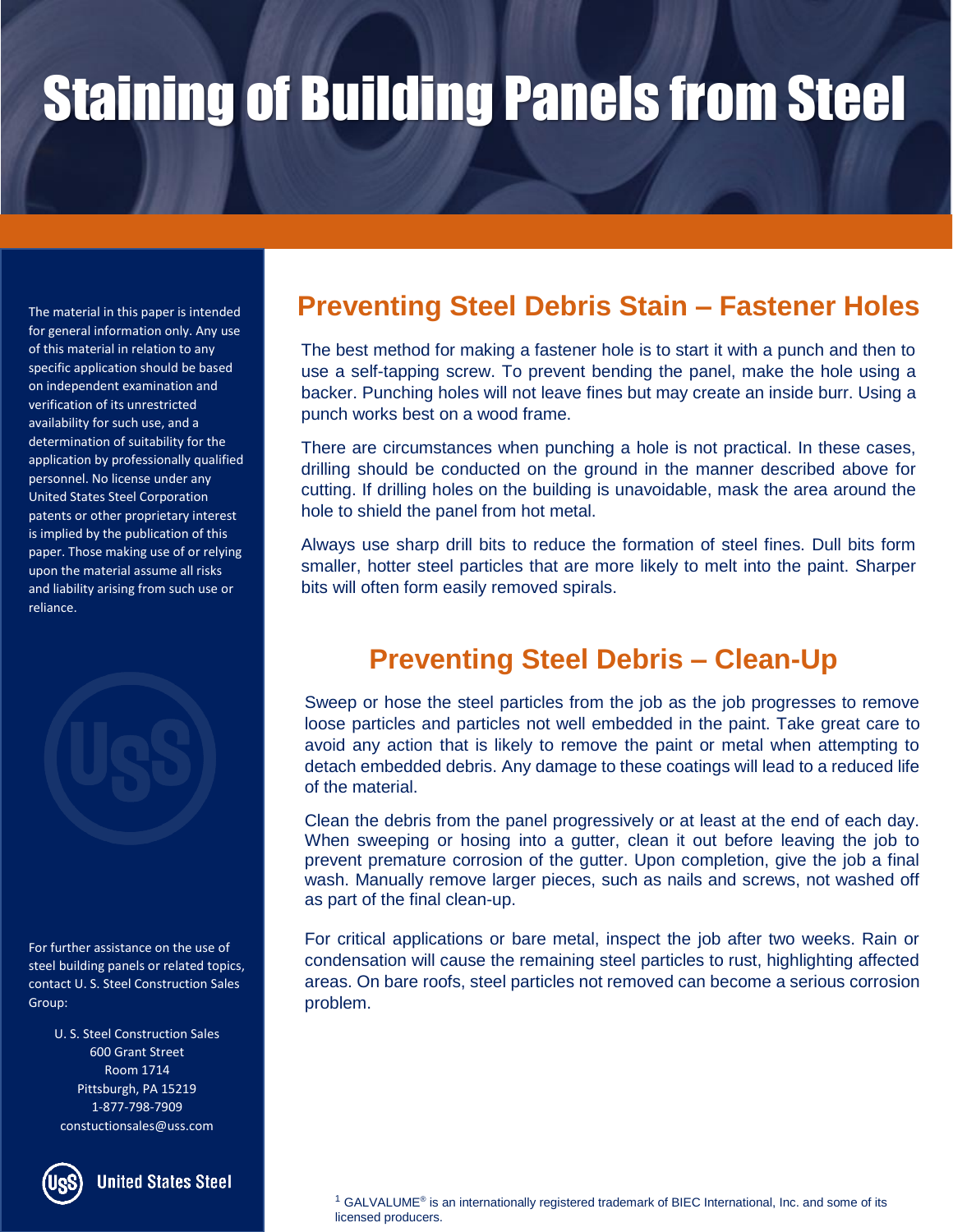Debris

The material in this paper is intended for general information only. Any use of this material in relation to any specific application should be based on independent examination and verification of its unrestricted availability for such use, and a determination of suitability for the application by professionally qualified personnel. No license under any United States Steel Corporation patents or other proprietary interest is implied by the publication of this paper. Those making use of or relying upon the material assume all risks and liability arising from such use or reliance.

For further assistance on the use of steel building panels or related topics, contact U. S. Steel Construction Sales Group:

> U. S. Steel Construction Sales 600 Grant Street Room 1714 Pittsburgh, PA 15219 1-877-798-7909 constuctionsales@uss.com



**United States Steel** 

#### **Preventing Steel Debris Stain - Tracking**

All construction sites generate steel particles on the ground. Construction crews can track these particles onto the roof or panels on the ground from the soles of their shoes.

Bare GALVALUME<sup>®1</sup> Coated Sheet Steel or HDG coated sheet steel roofs are subject to staining from tracking of dirt and other construction area soils onto the roof. Painted panels can become scratched or marred when the soles of shoes grind soils or steel debris into the paint surface.

Ribbed or soft soles carry the particles easier than smooth or hard-soled shoes. One possible solution would be to use slip-on shoe covers to wear on the finished surface. This would ensure no debris being tracked on the roof. Any worker that walks on a new roof panel should take precautions not to transfer dirt or steel debris to the fresh surface.

Another solution is for the roofing workers not to switch to the ground and back. Once the crew is on the roof, the workers on the ground should send up all materials needed rather than the roof crew retrieving them. The workers on the roof should remove the dirt and debris on the soles of their shoes.

Architects and general contractors need to know about the problems arising from tracking of steel debris. They must then warn the appropriate supervisors so that they discuss the necessary precautions with all workers at the site. Precautions against panels on the ground being walked on is necessary for construction site visitors.

#### **Effect of Steel Debris on Panel Corrosion**

The main effect of steel particle staining on painted panels is aesthetic. It is usually not detrimental to the overall corrosion performance. Typically, paint separates the debris from the metallic coating. It forms red rust until completely rusted away. The natural weathering action will deplete the red stain on top of the paint.

Only rarely, will steel particles penetrate the paint and contact the protective metallic coating. The red rust is inert, but steel particles in contact with the coating will accelerate zinc corrosion, leading to premature coating depletion and paint peeling.

On bare metal coating, steel debris will cause accelerated corrosion in a small area. The zinc in the coating sacrifices itself to prevent oxidation of both the steel debris and any exposed areas of the base steel. This leads to premature coating failure and a shorter panel life. Any cleaning that does not remove the steel particles will not help the coating.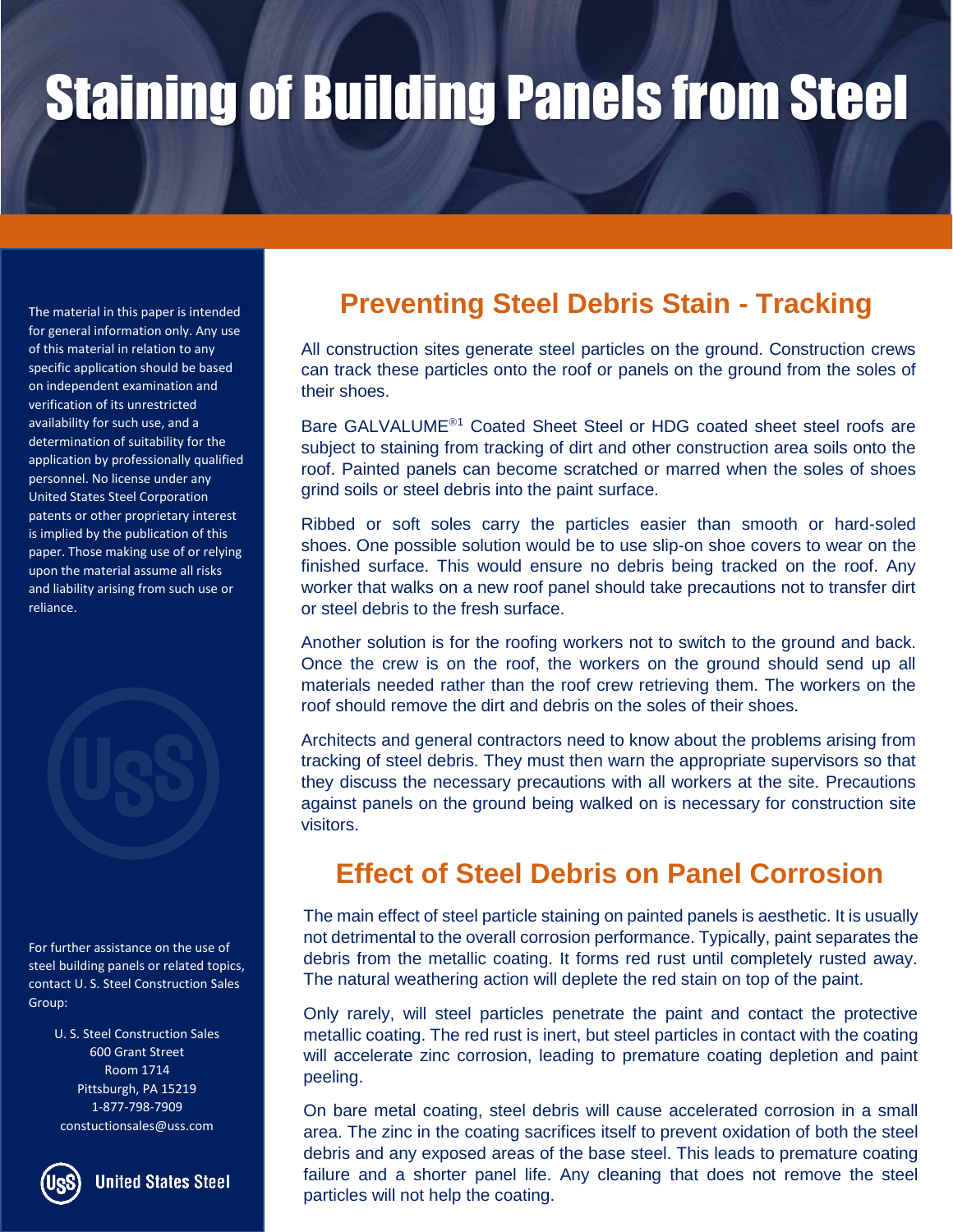Debris

The material in this paper is intended for general information only. Any use of this material in relation to any specific application should be based on independent examination and verification of its unrestricted availability for such use, and a determination of suitability for the application by professionally qualified personnel. No license under any United States Steel Corporation patents or other proprietary interest is implied by the publication of this paper. Those making use of or relying upon the material assume all risks and liability arising from such use or reliance.



For further assistance on the use of steel building panels or related topics, contact U. S. Steel Construction Sales Group:

> U. S. Steel Construction Sales 600 Grant Street Room 1714 Pittsburgh, PA 15219 1-877-798-7909 constuctionsales@uss.com



**United States Steel** 

#### **Leaving the Debris and Stain**

Leaving the stain and debris on bare metal roofs is not an option. Failure to remove the particles quickly will lead to galvanic attack of the coating and possible premature perforation of the panel.

In virtually all circumstances, the stain on painted panels is only a cosmetic imperfection. Not cleaning the stain is a viable option. Removing the stain after a couple of year's exposure is easier than removing it immediately. The steel particles embedded in the paint will corrode away in that time. Any steel particles that remain after cleaning will rust again, causing more stain.

On paints that chalk, natural washing action will remove the stain. On paints that do not chalk, such as fluorocarbons, the stain will remain for a very long time if not cleaned.

#### **Removing the Stain – Bare Steel Sheet**

Brush the surface with a bristle (not metallic wire) brush to dislodge particles. Completely remove them by washing the dislodged particles off the building. Leaving the particles in the gutter could reduce the life of the gutter. Wire brushing can change the panel's appearance and could remove some of the metallic coating. If corrosion from the debris severely damages the metallic coating, affected areas may require painting to obtain the desired protection. **Do not use any kind of steel wool** as it will break up and create steel particles. Any steel particles that remain after cleaning will cause further stain.

#### **Removing the Stain – Prepainted Steel Sheet**

Completely remove the steel debris, through natural corrosion of the particles or through mechanical methods. Permanently remove the stain with a recommended cleaner.

A mild abrasive cleaner, applied lightly with a non-abrasive pad, can remove normal staining and most of the particles causing the stain. It is necessary to only use light pressure as the cleaner may remove the paint and will affect the paint gloss. Do not use steel wool.

More severe staining requires extensive cleaning. There will be more particles and more rust. In this situation, use a nylon brush or a non-marring abrasive pad to remove embedded steel particles. Test any cleaning procedure on a non-exposed section to ensure it will not remove the paint. The abrasion will probably lower the surface gloss.